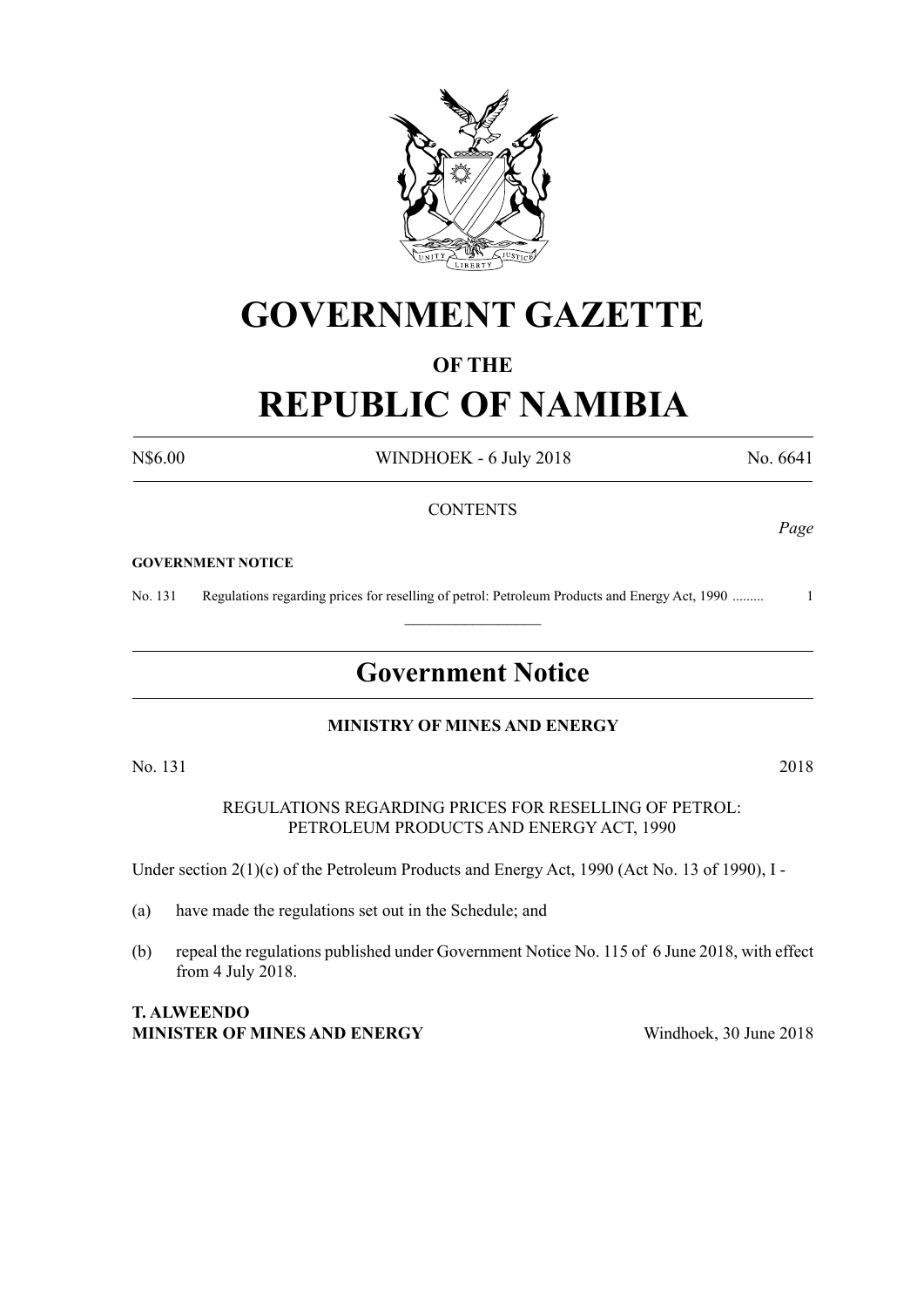#### **SCHEDULE**

#### PRICES AT WHICH PETROL MAY BE RESOLD

#### **Definitions**

**1.** In these regulations, a word or an expression to which a meaning has been assigned in the Petroleum Products and Energy Act, 1990 (Act No. 13 of 1990), bears that meaning and unless the context otherwise indicates -

"petrol" includes any mixture of petrol with any other substance, which mixture can be used as fuel for the operation of a spark ignition engine;

 "reseller" means any person who, whether he or she has a petrol pump in operation in terms of an arrangement with a wholesale distributor or not, acquires petrol directly from a wholesale distributor and sells it to any other person in the course of or as part of the activities of a business carried on by him or her, but does not include any such person in relation to petrol which he or she sells in terms of an agreement with a wholesale distributor only in quantities of not less than 200 litres at a time; and

"wholesale distributor" means any person to whom a wholesale licence has been issued under the Petroleum Products and Energy Act, 1990 (Act No. 13 of 1990), including any person who is deemed to be a wholesaler under that Act and any of the licensed oil companies or traders referred to in regulation 2.

#### **Licensed oil companies or traders**

**2.** The following are licensed oil companies or traders that are regarded as wholesale distributors:

| Pandu Trading Company (Pty) Ltd                    | Licence $W/1/2000$  |
|----------------------------------------------------|---------------------|
| Total Namibia (Pty) Ltd                            | Licence W/ $2/2000$ |
| Caltex Oil (Namibia) (Pty) Ltd                     | Licence W/ $3/2000$ |
| Bachmus Oil & Fuel Supplies (Pty) Ltd              | Licence W/ $4/2001$ |
| Shell Namibia Limited                              | Licence W/ $5/2001$ |
| BP Namibia (Pty) Ltd                               | Licence W/ $6/2001$ |
| Engen Namibia (Pty) Ltd                            | Licence W/ $7/2001$ |
| <b>LVW</b> Boerediens                              | Licence W/ $8/2001$ |
| Kunene Net Oil Brokers                             | Licence W/ $9/2001$ |
| Namibia Fuel                                       | Licence $W/10/2002$ |
| Namibia Petroleum Trading & Distribution (Pty) Ltd | Licence W/11/2002   |
| Internam Shipping (Pty) Ltd                        | Licence $W/12/2002$ |
| Internam Automotive & Fuel Supplies (Pty) Ltd      | Licence $W/13/2002$ |
| Jaco N van Dyk                                     | Licence $W/14/2002$ |
| Ombuga Oil Company (Pty) Ltd                       | Licence $W/15/2003$ |
| Rhino Trek                                         | Licence $W/16/2003$ |
| Norwegian Seaways Namibia (Pty) Ltd                | Licence $W/17/2003$ |
| Namibia Energy Corporation (Pty) Ltd               | Licence $W/18/2004$ |
| Namibia Liquid Fuel (Pty) Ltd                      | Licence $W/19/2004$ |
| Namibia Prima Traders (Pty) Ltd                    | Licence $W/20/2004$ |
| Central Oil Namibia                                | Licence $W/21/2004$ |
| Lia Holdings (Pty) Ltd                             | Licence $W/22/2004$ |
| African Legend Energy Namibia (Pty) Ltd            | Licence W/23/2005   |
| Franchise Namibia CC                               | Licence $W/24/2006$ |
| Namibia Future Petroleum & Marketing               | Licence $W/25/2006$ |
| SANOCOR Africa Energy (Pty) Ltd                    | Licence $W/26/2006$ |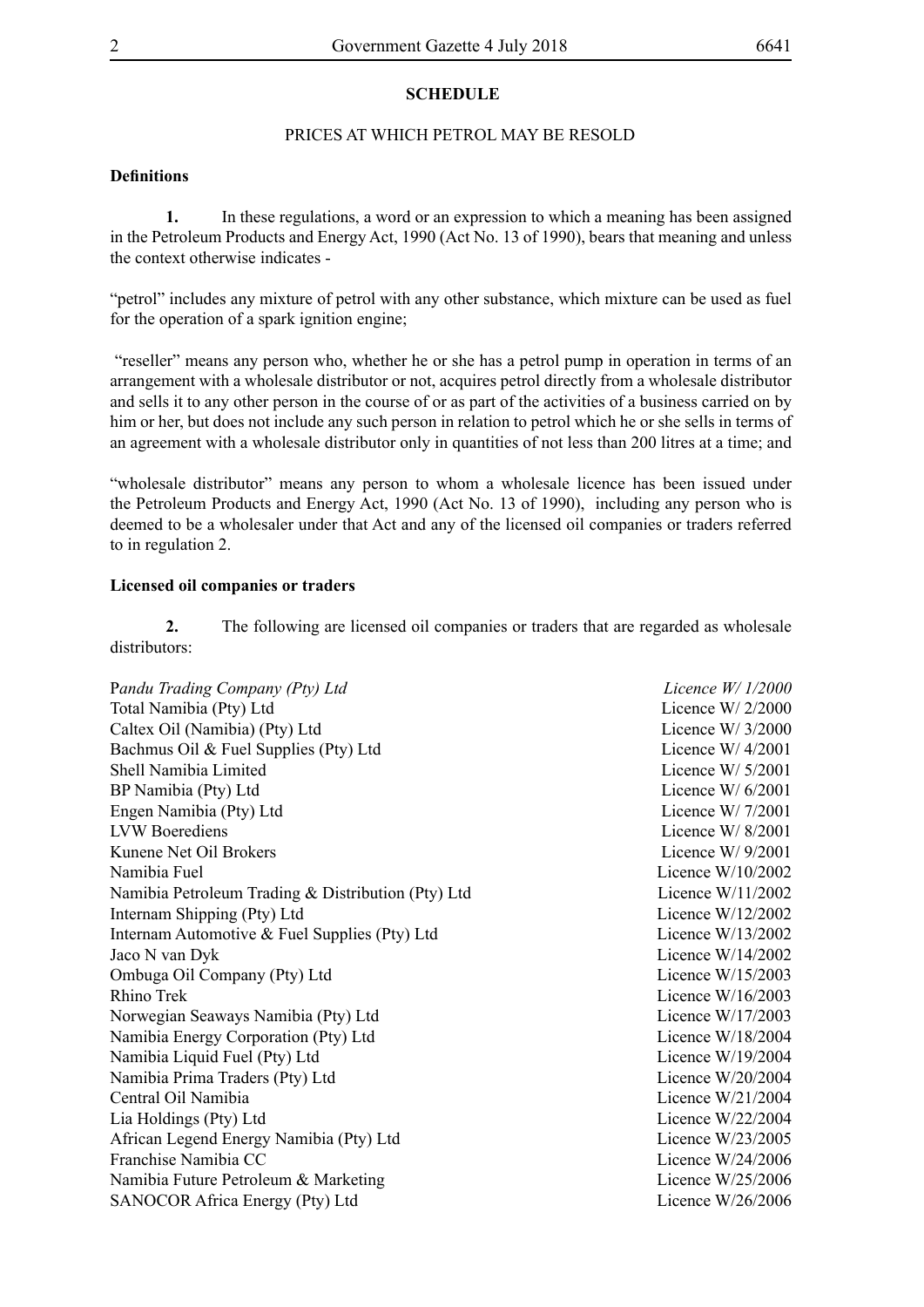Namib Contract Haulage (Pty) Ltd Licence W/27/2006 Northern Fuel Distribution CC and Licence W/28/2006 World Marine & Offshore Supply Company (Pty) Ltd Licence W/29/2007 Patizana Consultancy Service CC and the CO Licence W/30/2007 Puma Energy (Pty) Ltd Licence W/31/2014 Abraham Kazeundja Licence W/32/2007 Hapilo Energy CC Licence W/33/2007 Situmbeko Petroleum Suppliers CC Licence W/34/2007 United Africa Group (Pty) Ltd Licence W/35/2007 Namworld Fuel Company (Pty) Ltd Licence W/36/2007 Noble Investment (Pty) Ltd Licence W/37/2007 Daniel Deon Van Vuuren Licence W/38/2008 Waddin General Retail (Pty) Ltd Licence W/39/2008 Namibia Oil Refinery Limited Licence W/40/2008 Petro Energy Namibia Licence W/41/2008 Petro Logistics CC Licence W/42/2008 Nam-Russia Trading Enterprise CC Licence W/43/2008 M&C Freight Service CC Licence W/44/2008 MZOHS Investment Holding CC Licence W/45/2008 Fossil Investment Holding (Pty) Ltd Licence W/46/2008 Rentech Trading CC Licence W/47/2008 Jowells Transport Namibia Licence W/48/2008 David Joh Barty Licence W/50/2008 The Suppliers Ana Service CC Licence W/51/2008 Omega Shipping Namibia Licence W/57/2009 Linktel Shipping Agency Licence W/58/2009 JR Fuel Suppliers CC Licence W/59/2009 Rentech Trading CC Licence W/60/2010 Corridor Petroleum Investment (Pty) Ltd Licence W/61/2010 Namibia Petroleum Industry Consultancy Agent Licence W/62/2010 Shetu Trading CC Licence W/63/2010 Manifest Investment (Pty) Ltd Licence W/64/2010 Central Destribution (Pty) Ltd Licence W/65/2010 Orban Investment Four woo two (Pty) Ltd Licence W/66/2010 Sky-Way Investment CC Licence W/67/2010 Roama Fuel Destributors **Roama** Fuel Destributors **Licence W**/69/2010 Home Away Investments CC T/A Frontline suppliers & Logistics CC Licence W/70/2010 Thula Investments CC Licence W/71/2011 A S P Group Holdings (Pty) Ltd Licence W/72/2011 AMIS Energy (Pty) Ltd Licence W/73/2011 WVM Investments Licence W/74/2011 Frontline Supplies and Logistics CC Licence W/75/2011 Lucks Oil and Energy Licence W/76/2011 Moshana Investment CC and the contract of the contract of the Licence W/79/2011 Naapotje Trading CC Licence W/80/2011 Afritech Oil & Gas (Pty) Ltd Licence W/78/2012 Renard Hatting Licence W/83/2012 Namiba General Suppliers t/a NGS Marine Licence W/84/2012 VMS Investments Holdings (Pty) Ltd Licence W/85/2012 Petrosol Petroleum Solutions and the test of the Licence W/86/2012 Energy House Namibia CC and the Company of the Licence W/87/2012 Umoja Oil & Fuel Suppliers CC Licence W/88/2012 OBM Petroleum Distributors Licence W/89/2012 Ferbes Management Services CC and the Contract Contract Contract Contract Contract Contract Contract Contract Contract Contract Contract Contract Contract Contract Contract Contract Contract Contract Contract Contract Cont Mobitek CC Licence W/91/2012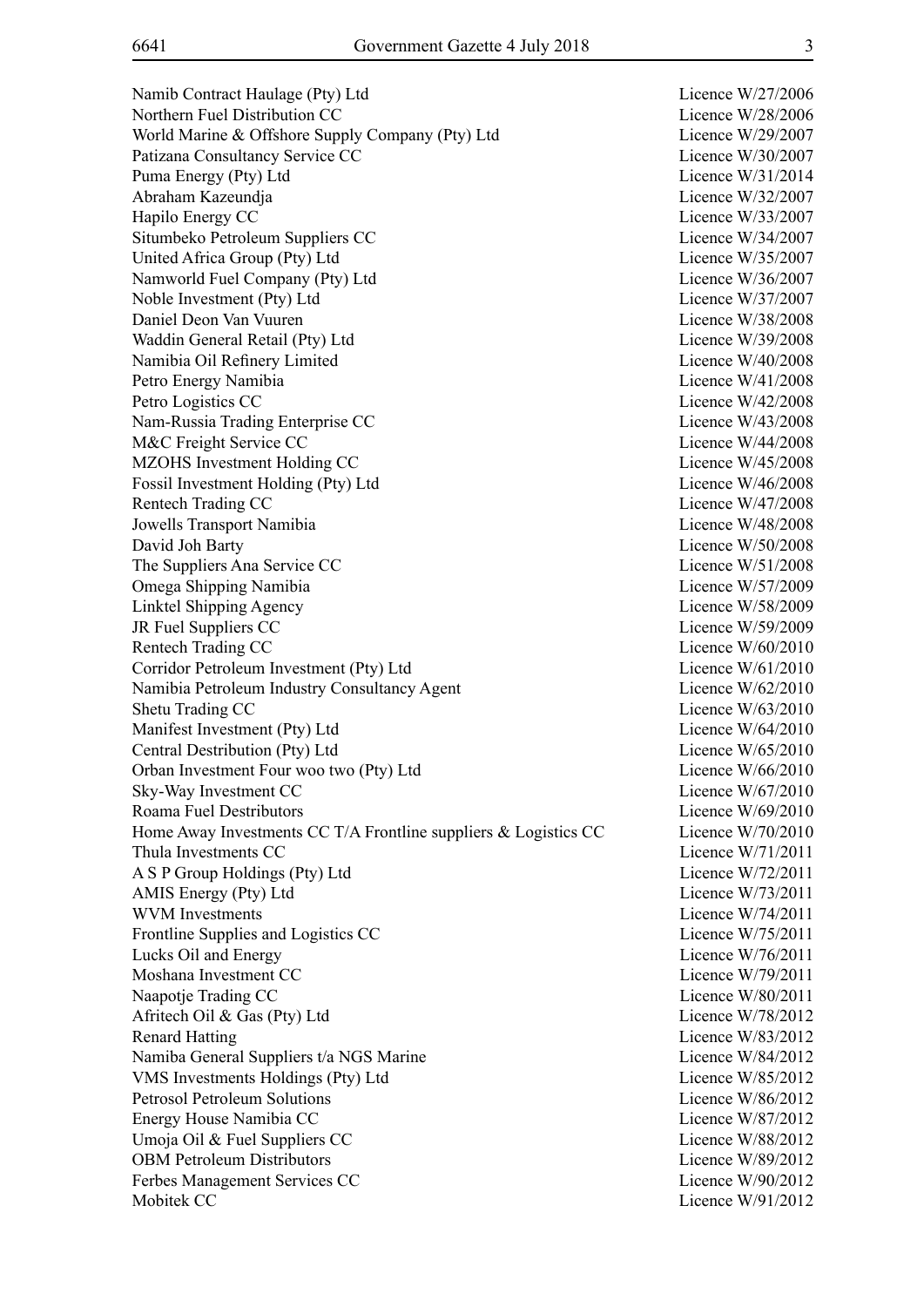Ondere Investment Holdings (Pty) Ltd Licence W/92/2012 Brandberg Trading Enterprises CC Licence W/93/2012 JDP Fuel and Gas Reserve (Pty) Ltd Licence W/94/2012 Regal Investments CC Licence W/95/2012 W. A Dodds T/A Licence W/96/2013 Monjasa Namibia (Pty) Ltd Licence W/97/2012 Erongo Fuel Distributors CC Licence W/98/2013 Lunganda Fuel Distributors CC Licence W/99/2013 Namib Marine Services (Pty) Ltd Licence W/100/2013 Sunrise Investments CC and the CO and the Countries of the Licence W/101/2013 Petro Africa (Pty) Ltd Licence W/102/2013 GFS Investment CC Licence W/103/2013 Windhoek Fuel Centre CC and the Communication of the Licence W/104/2013 Cross Border Vehicle Traders Licence W/105/2013 Yes Trading & Investment CC Licence W/106/2013 Pegasus Fuels CC Licence W/107/2013 HBH Construction and Services CC Licence W/108/2013 West Coast Energy (Pty) Ltd Licence W/109/2014 Back to Back Investments CC Licence W/110/2013 Tania Botha CC Licence W/111/2013 SEN Petroleum CC Licence W/112/2013 Namenergy Resources (Pty) Ltd Licence W/113/2014 Rodney Andreas Transport CC Licence W/114/2013 First Investment CC Licence W/115/2013 Hendrik Dawids CC and the Company of the Company of the Licence W/116/2013 Moonstone Trading Enterprises CC Licence W/117/2013 Versatile Environmental Consulting CC Licence W/118/2013 Good Fellas Investment CC Licence W/119/2014 Moonstone Investment CC and the CO licence W/121/2014 Caprivi Investment CC Licence W/124/2014 Lapka Investments CC Licence W/125/2014 Hallie Investments CC Licence W/126/2014 Mokolian Energy (Pty) Ltd Licence W/127/2014 Unlimited Investments (Pty) Ltd Licence W/128/2014 Du Preez Petroleum CC Licence W/129/2014 Extreme Customs Cleaning Services CC Licence W/130/2014 Alushe Multi Services CC and the Contract of the Licence W/131/2014 Demshi Investment Holdings (Pty) Ltd Licence W/132/2014 Blue Sea Trading Enterprise CC Licence W/134/2014 Namib Goldsun Oil CC and the Contract of the Contract of the Licence W/135/2016 Gold Rush Trading Number Twenty CC Licence W/136/2014 JKI Petroleum CC Licence W/137/2014 Gear Petroleum CC Licence W/138/2015 AA Petroleum S/S CC Licence W/139/2015 Queen Mwetako Investments CC and the CO Licence W/140/2015 Chekai Investments CC and the contract of the contract of the Licence W/141/2015 North Gate Investments CC Licence W/142/2015 Gaya Investments CC Licence W/143/2015 Helao Nafidi S/S Licence W/144/2015 Trans Hydrocarbon Namibia CC Licence W/145/2015 Renu Energy Namibia CC and the Contract of the Contract Contract Contract Contract Contract Contract Contract Contract Contract Contract Contract Contract Contract Contract Contract Contract Contract Contract Contract Cont Southman Investments (Pty) Ltd Licence W/147/2015 Tenya Logistics CC T/A OPS Fuel CC Licence W/148/2015 Sheikh Investment CC Licence W/150/2015 Seed Trading CC Licence W/151/2015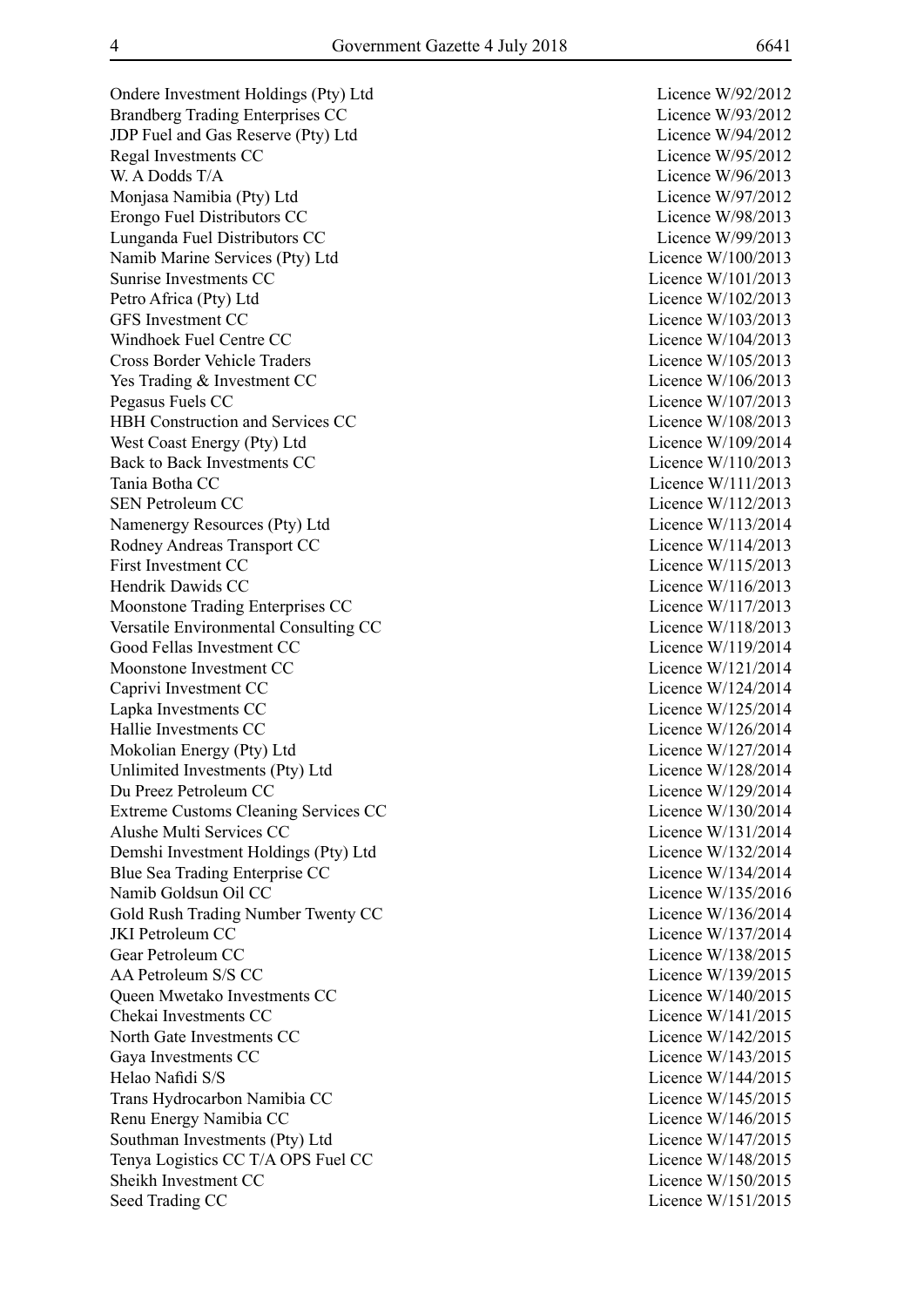Tate Energy (Pty) Ltd Epitome Holdings (Pty) Ltd Vigor Investment CC Ten Foot Investments (Pty) Ltd Uunongo Technologies CC Herman Karimbue Estrella Petroleum CC Coastal Oil & Fuel Suppliers CC Tank-Up Petroleum Namibia (Pty) Ltd Continental Oil & Gas Eco Energy Fuel and Oil Trading Omuramba Rural East Point Suppliers CC Luxury Two Hundred and Fourty Eight (Pty) Ltd Econo Investments (Pty) Ltd Camel Thorn Petroleum Services CC Liferole Investments (Ptv) Ltd Parallel Investments CC Brahsk Petroleum (Pty) Ltd Real Petroleum Namibia CC Horizon Fuel & Logistics (Pty) Ltd Trios Mangue Investments CC Okapi Supply Trading Namibia (Pty) Ltd RKS Investment Group CC Ndume Trading Enterprises CC Odessa Energy Solutions CC Evale Investment (Pty) Ltd Peace Garden Investments CC Petroba Fuels (Pty) Ltd Earth Ethicks Construction CC Flowvin Investment Group CC Enlightment Investment CC Decher Investment No 6 CC A Van Der Walt Namibia (Pty) Ltd Imagine Investments (Pty) Ltd Mendozer Investments CC Oluzizi Petroleum Namibia CC Transpetro Group Namibia (Pty) Ltd Acer Petroleum Namibia (Pty) Ltd Wes Coast Investment CC Eco Fuel Investment CC Tapsie Transport and Clearing CC Goodwill Investments CC Fresh Unit Investment CC Intu Fuel Trading Enterprises CC Gilpin Oil  $&$  Fuel CC Logistics Support Services (Pty) Ltd Johannes Kelly Kakuni Upambi Investments CC Bellissima Investment Thirty One (Pty) Ltd t/a Multi Fuel & Oil VIC Shipping CC E N Fuels and Lubricants CC Ocean Bunker Petroleum Service (Pty) Ltd Odjove Energy and Mining CC

| Licence W/152/2015    |
|-----------------------|
| Licence W/153/2017    |
|                       |
| Licence W/154/2015    |
| Licence W/155/2016    |
| Licence W/156/2016    |
| Licence W/157/2016    |
| Licence W/158/2016    |
| Licence W/159/2016    |
|                       |
| Licence W/160/2016    |
| Licence W/161/2016    |
| Licence W/163/2016    |
| Licence W/164/2016    |
| Licence W/165/2016    |
| Licence W/166/2016    |
|                       |
| Licence W/167/2016    |
| Licence W/168/2016    |
| Licence W/169/2016    |
| Licence W/170/2016    |
| Licence W/172/2017    |
| Licence W/173/2017    |
|                       |
| Licence W/174/2017    |
| Licence W/175/2017    |
| Licence W/176/2017    |
| Licence W/177/2017    |
| Licence W/178/2017    |
| Licence W/179/2017    |
|                       |
| Licence W/180/2017    |
| Licence W/181/2017    |
| Licence W/182/2017    |
| Licence W/183/2017    |
| Licence W/184/2017    |
| Licence W/185/2017    |
| Licence W/186/2017    |
|                       |
| Licence W/187/2017    |
| Licence W/188/2017    |
| Licence W/189/2017    |
| Licence<br>W/190/2017 |
| Licence<br>W/191/2017 |
| Licence<br>W/192/2017 |
| W/193/2017            |
| Licence               |
| W/194/2017<br>Licence |
| Licence<br>W/195/2017 |
| W/196/2017<br>Licence |
| Licence<br>W/197/2017 |
| W/198/2017<br>Licence |
| W/199/2017<br>Licence |
|                       |
| Licence<br>W/200/2018 |
| W/201/2018<br>Licence |
| Licence<br>W/202/2018 |
| Licence W/203/2018    |
| Licence W/204/2018    |
| Licence W/205/2018    |
| Licence W/206/2018    |
|                       |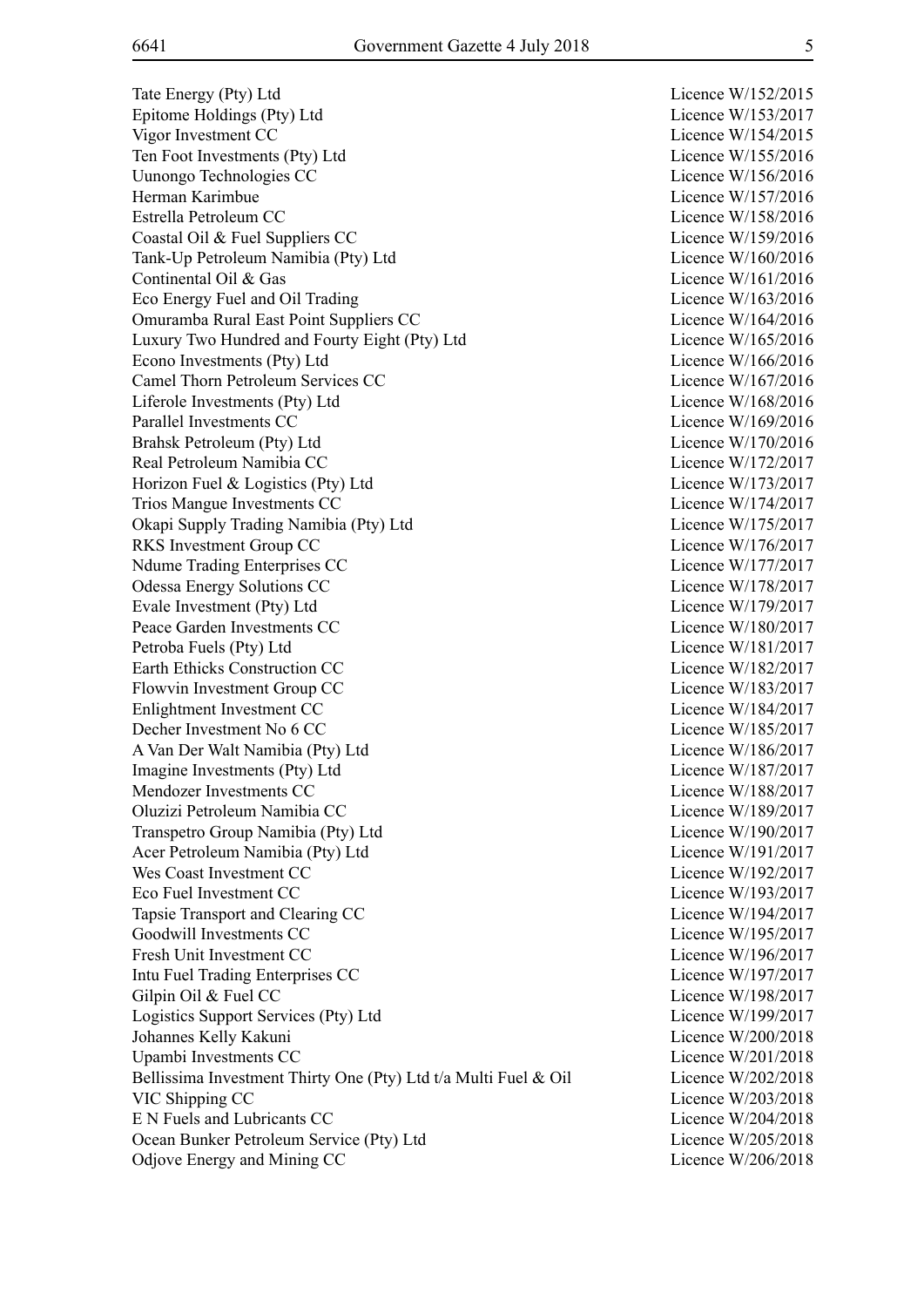#### **Reselling price of petrol**

**3.** The prices at which 95 octane unleaded petrol may be sold by a reseller to any person at any place mentioned in the Annexure are the prices indicated opposite the place concerned.

| Place                                 | Retail Price in c/l<br><b>ULP 95 Octane</b><br>04 July 2018 |
|---------------------------------------|-------------------------------------------------------------|
| AI-AIS                                | 1298.0                                                      |
| <b>AMINIUS</b>                        | 1296.0                                                      |
| <b>ANDARA</b>                         | 1280.0                                                      |
| <b>ARANDIS</b>                        | 1269.0                                                      |
| <b>ARANOS</b>                         | 1291.0                                                      |
| <b>ARIAMSVLEI</b>                     | 1298.0                                                      |
| <b>ARIS</b>                           | 1288.0                                                      |
| <b>AROAB</b>                          | 1290.0                                                      |
| <b>ASAB</b>                           | 1309.0                                                      |
| <b>AUS</b>                            | 1290.0                                                      |
| <b>BANGANI</b>                        | 1280.0                                                      |
| <b>BEN HUR FARM</b>                   | 1298.0                                                      |
| <b>BERSEBA</b>                        | 1290.0                                                      |
| <b>BETHANIEN</b>                      | 1290.0                                                      |
| <b>BETTA</b>                          | 1264.0                                                      |
| <b>BRAKWATER</b>                      | 1288.0                                                      |
| <b>BRANDBERG</b>                      | 1247.0                                                      |
| <b>BRAUNFELS</b>                      | 1272.0                                                      |
| <b>BUFFALO (COC ONLY)</b>             | 1280.0                                                      |
| <b>BUITEPOS</b>                       | 1290.0                                                      |
| <b>BULLSPORT</b>                      | 1296.0                                                      |
| <b>CHAMAITES</b>                      | 1290.0                                                      |
| <b>CHIEBELLA ESTATES</b>              | 1298.0                                                      |
| <b>COBLENS STORE</b>                  | 1280.0                                                      |
| <b>CORDOVA</b>                        | 1276.0                                                      |
| <b>DANKBAAR FARM</b>                  | 1290.0                                                      |
| DEI GRACIA (Otjipiro-Waterberg Lodge) | 1291.0                                                      |
| DEKKA CONSTR. (PAST USAKOS)           | 1260.0                                                      |
| DEKKA CONSTR. (PRE USAKOS)            | 1247.0                                                      |
| <b>DERM STORE</b>                     | 1286.0                                                      |
| <b>DIKDOORN</b>                       | 1306.0                                                      |
| DIPCAPDI SCHOOL                       | 1301.0                                                      |
| <b>DONKERSAND</b>                     | 1242.0                                                      |
| <b>DORDABIS</b>                       | 1280.0                                                      |
| <b>DUIKERSVLEI</b>                    | 1279.0                                                      |
| <b>EENHANA</b>                        | 1289.0                                                      |
| <b>EKUJA</b>                          | 1280.0                                                      |
| ELBE COPPER MINE                      | 1259.0                                                      |

#### ANNEXURE  $($ Regulation  $2(1)$ )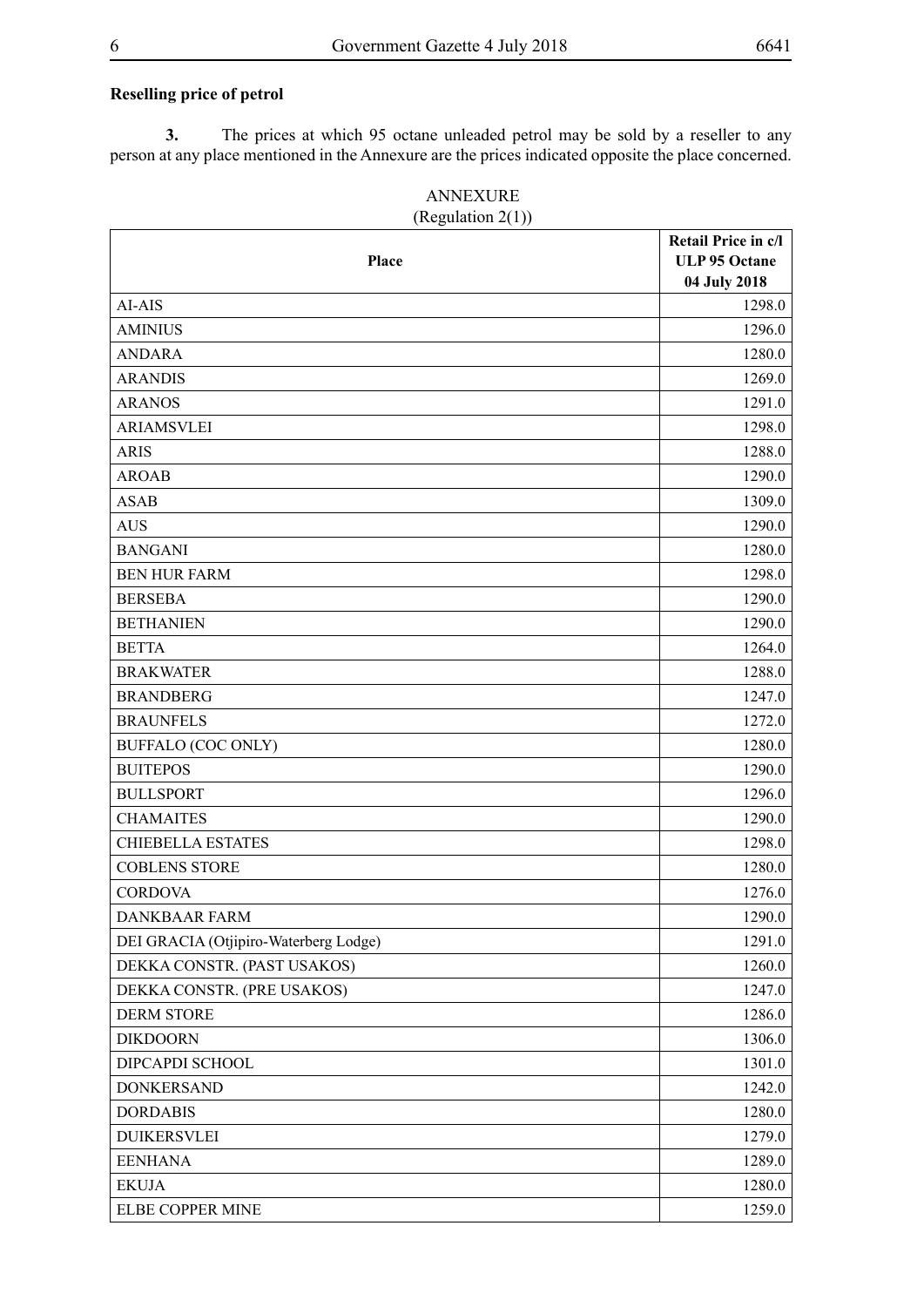| <b>ELDERS</b>                                | 1290.0 |
|----------------------------------------------|--------|
| ENDOLA - OHANGWENA REGION                    | 1289.0 |
| <b>ENGELA</b>                                | 1289.0 |
| <b>EORONDEMBA</b>                            | 1296.0 |
| <b>EPIKURO 10</b>                            | 1293.0 |
| <b>EPIKURO 3</b>                             | 1293.0 |
| ERNST MEYER SCHOOL                           | 1301.0 |
| <b>ETUNDA</b>                                | 1254.0 |
| <b>FARM TRADOS NO 92</b>                     | 1291.0 |
| <b>GAMIS</b>                                 | 1294.0 |
| GAMSBERG (COC)                               | 1252.0 |
| <b>GHANSIES</b>                              | 1260.0 |
| <b>GIBEON</b>                                | 1307.0 |
| <b>GOAGEB</b>                                | 1290.0 |
| <b>GOBABEB</b> (Desert Research Foundations) | 1237.0 |
| <b>GOBABIS</b>                               | 1281.0 |
| <b>GOCHAS</b>                                | 1291.0 |
| <b>GROOTFONTEIN</b>                          | 1280.0 |
| <b>GROSSBARMEN</b>                           | 1281.0 |
| <b>GRUNAU</b>                                | 1298.0 |
| <b>GUISES</b>                                | 1302.0 |
| <b>HALALI</b>                                | 1293.0 |
| <b>HARDAP</b>                                | 1299.0 |
| <b>HARIBES</b>                               | 1282.0 |
| <b>HEKEL SERVICE</b>                         | 1281.0 |
| <b>HELENA FARM</b>                           | 1296.0 |
| HELMERINGHAUSEN                              | 1300.0 |
| <b>HENTIES BAY</b>                           | 1269.0 |
| <b>HOCHVELD</b>                              | 1276.0 |
| <b>HOLOOG</b>                                | 1290.0 |
| <b>ISABIS</b>                                | 1281.0 |
| K. E. 13                                     | 1295.0 |
| K.E. 3                                       | 1272.0 |
| <b>KALKFELD</b>                              | 1272.0 |
| <b>KALKRAND</b>                              | 1284.0 |
| <b>KAMANJAB</b>                              | 1272.0 |
| <b>KANDUMI STORE</b>                         | 1278.0 |
| <b>KARASBURG</b>                             | 1298.0 |
| <b>KARIBIB</b>                               | 1250.0 |
| <b>KATIMA MULILO</b>                         | 1280.0 |
| KAVANGO RANCHES                              | 1289.0 |
| <b>KEETMANSHOOP</b>                          | 1290.0 |
| <b>KHORIXAS</b>                              | 1272.0 |
| <b>KLEIN KARAS</b>                           | 1298.0 |
| <b>KLEIN MENASSE</b>                         | 1290.0 |
| <b>KLEIN-AUB</b>                             | 1292.0 |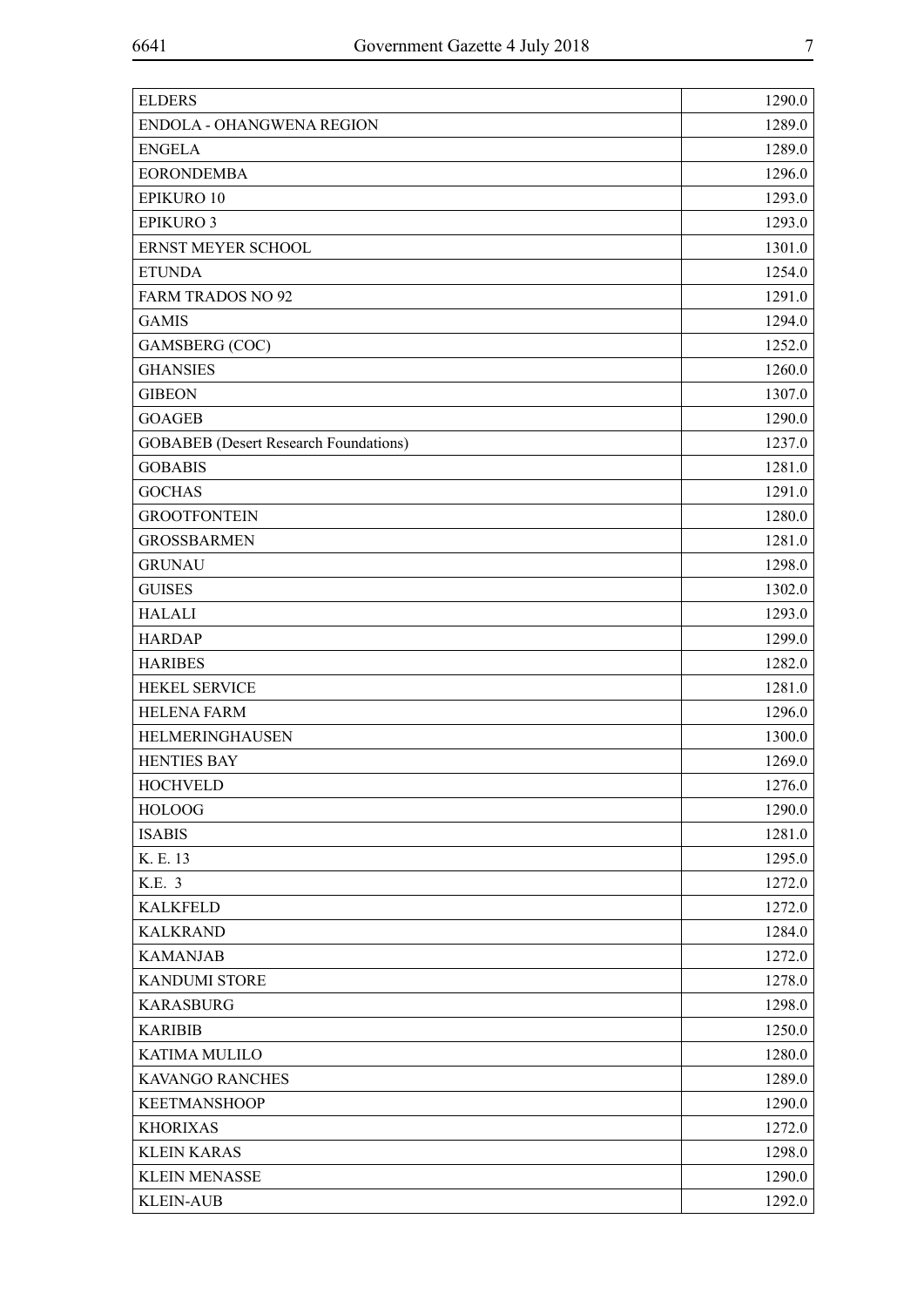| <b>KOBLENS</b>         | 1272.0 |
|------------------------|--------|
| <b>KOES</b>            | 1290.0 |
| <b>KOMBAT</b>          | 1280.0 |
| <b>KONGOLA</b>         | 1280.0 |
| <b>KORRIDOR POS 13</b> | 1296.0 |
| <b>KRANZBERG MINE</b>  | 1259.0 |
| <b>KRIES HOTEL</b>     | 1289.0 |
| <b>LB GARAGE</b>       | 1295.0 |
| LEONARDVILLE           | 1293.0 |
| <b>LEPEL STORE</b>     | 1262.0 |
| <b>LINYANTI</b>        | 1280.0 |
| <b>LITHIUM MINE</b>    | 1254.0 |
| <b>LUDERITZ</b>        | 1290.0 |
| <b>LUHEBU DISTRICT</b> | 1280.0 |
| <b>MAHANENE</b>        | 1289.0 |
| <b>MAKKANOR</b>        | 1298.0 |
| <b>MALTAHOHE</b>       | 1289.0 |
| <b>MANGETTI</b>        | 1279.0 |
| <b>MARIENTAL</b>       | 1282.0 |
| <b>MIDGARD</b>         | 1285.0 |
| MILE 108 TN            | 1250.0 |
| MILE 72 TN             | 1242.0 |
| <b>MOKUTI LODGE</b>    | 1291.0 |
| <b>MOUNT ETJO</b>      | 1282.0 |
| <b>MUKWE</b>           | 1280.0 |
| <b>MURURANE</b>        | 1289.0 |
| <b>MUSESE</b>          | 1292.0 |
| <b>MUTJAVIKUA F</b>    | 1280.0 |
| <b>NAMIB RESTCAMP</b>  | 1254.0 |
| <b>NAMUTONI</b>        | 1293.0 |
| <b>NEI-NEIS</b>        | 1252.0 |
| <b>NEPARA</b>          | 1280.0 |
| <b>NEUDAM</b>          | 1289.0 |
| <b>NINA</b>            | 1286.0 |
| NKURENKURU             | 1280.0 |
| <b>NOMTSAS</b>         | 1262.0 |
| <b>NOODBURG</b>        | 1301.0 |
| <b>NOORDOEWER</b>      | 1298.0 |
| <b>NYANGANA</b>        | 1280.0 |
| <b>ODIBO</b>           | 1289.0 |
| <b>OHANGWENA</b>       | 1289.0 |
| <b>OKAHANDJA</b>       | 1268.0 |
| <b>OKAHAO</b>          | 1289.0 |
| OKAKARARA              | 1280.0 |
| OKAMATAPATI            | 1291.0 |
| <b>OKASHANA</b>        | 1289.0 |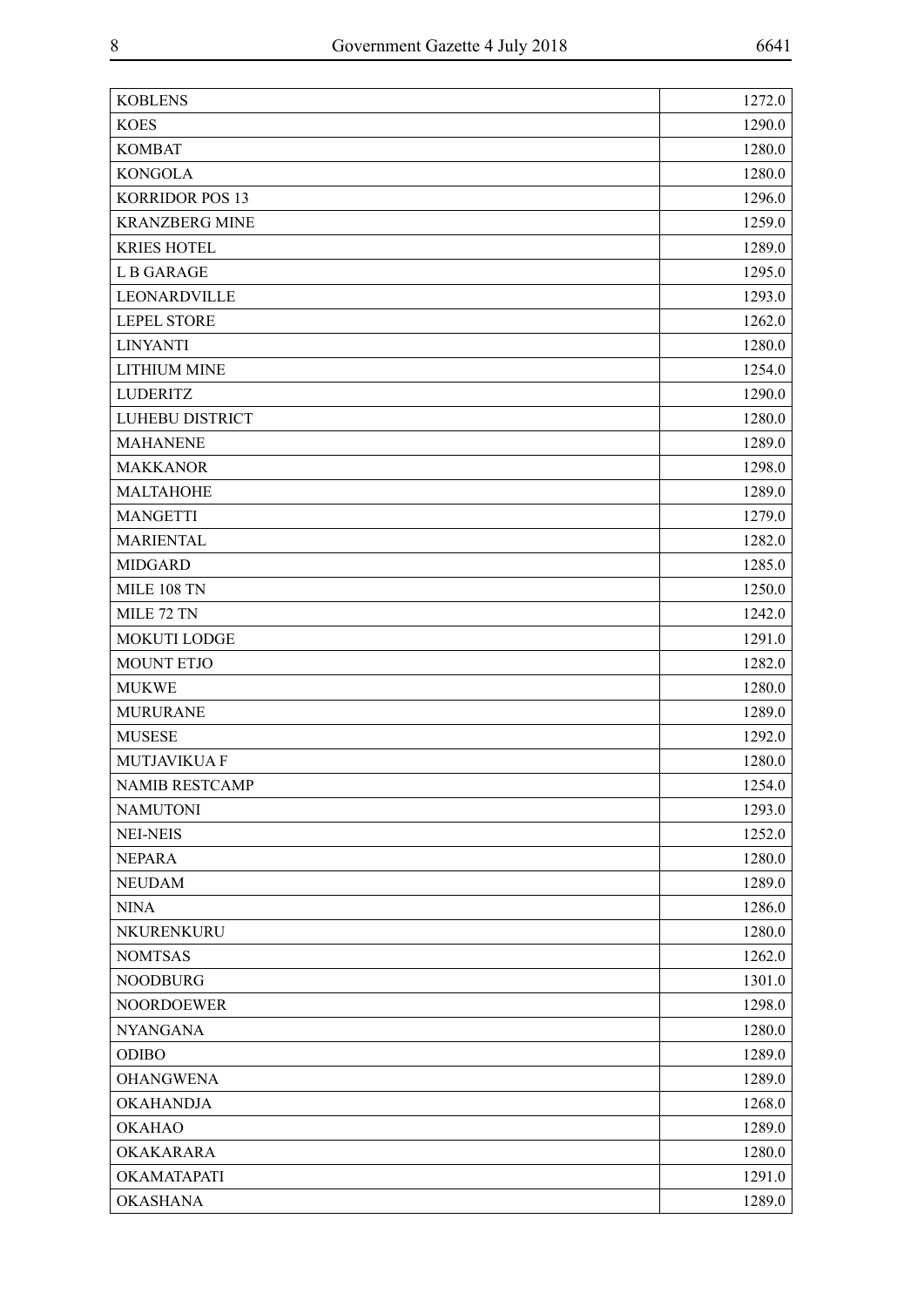| <b>OKAUKUEJO</b>                                   | 1288.0 |
|----------------------------------------------------|--------|
| <b>OKOMBAHE</b>                                    | 1284.0 |
| OKONDJATU                                          | 1293.0 |
| <b>OKONGO</b>                                      | 1289.0 |
| <b>OMAFO</b>                                       | 1289.0 |
| <b>OMAJETTE CONCESSION</b>                         | 1262.0 |
| <b>OMAPUMBA S/STATION</b>                          | 1286.0 |
| <b>OMARURU</b>                                     | 1257.0 |
| <b>OMATJENNE</b>                                   | 1272.0 |
| <b>OMBALANTU</b>                                   | 1289.0 |
| <b>OMBIKA</b>                                      | 1286.0 |
| <b>OMEGA</b>                                       | 1280.0 |
| <b>OMITARA</b>                                     | 1281.0 |
| <b>OMURAMBA FARM</b>                               | 1295.0 |
| <b>OMUTHIYA</b>                                    | 1289.0 |
| <b>ONDANGWA</b>                                    | 1289.0 |
| <b>ONDEROMBUA</b>                                  | 1295.0 |
| <b>ONDEROMPABA</b>                                 | 1290.0 |
| <b>ONGWEDIVA</b>                                   | 1289.0 |
| <b>ONHGA</b>                                       | 1289.0 |
| <b>ONIIPA</b>                                      | 1289.0 |
| <b>ONYAANYA</b>                                    | 1289.0 |
| ONYUULAYE DISTRICT (Omyuulae Trading & Investm Co) | 1279.0 |
| <b>OPUWO</b>                                       | 1295.0 |
| ORANJEMUND M95 (same as Keetmanshoop M95)          | 1290.0 |
| ORUNAHI                                            | 1272.0 |
| <b>OSHAKATI</b>                                    | 1289.0 |
| <b>OSHIGAMBO</b>                                   | 1289.0 |
| <b>OSHIKANGO</b>                                   | 1289.0 |
| <b>OSHIKUKU</b>                                    | 1289.0 |
| <b>OSHIVELO</b>                                    | 1279.0 |
| <b>OSIRE</b>                                       | 1282.0 |
| <b>OTAVI</b>                                       | 1277.0 |
| <b>OTJIHASE</b>                                    | 1288.0 |
| <b>OTJIMBINGWE</b>                                 | 1268.0 |
| <b>OTJINENE</b>                                    | 1284.0 |
| <b>OTJITUUO</b>                                    | 1280.0 |
| <b>OTJIWARONGO</b>                                 | 1272.0 |
| OTJIWARONGO POS 11                                 | 1296.0 |
| <b>OTJOWIKAMBO</b>                                 | 1280.0 |
| <b>OTUMBOROMBONGA</b>                              | 1284.0 |
| <b>OUTJO</b>                                       | 1272.0 |
| <b>OVITOTO</b>                                     | 1268.0 |
| <b>PALMWAG</b>                                     | 1272.0 |
| PLESSIS FARM (NISWA)                               | 1281.0 |
| <b>REHOBOTH</b>                                    | 1280.0 |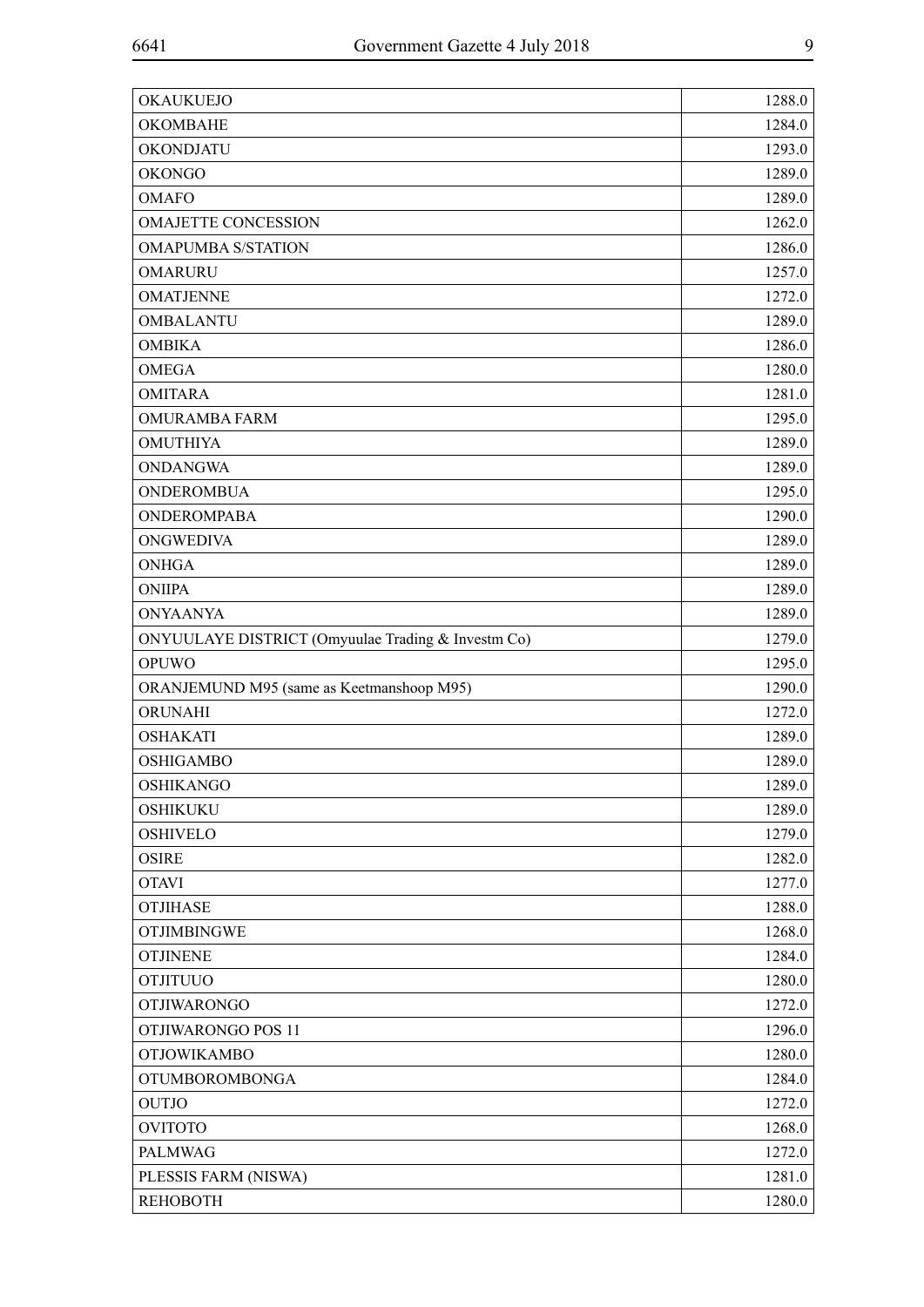| REHOBOTH STASIE                        | 1272.0 |
|----------------------------------------|--------|
| RIETFONTEIN (UCHAB)                    | 1293.0 |
| <b>RIETOOG</b>                         | 1299.0 |
| RIETQUELLE-AMINUIS                     | 1296.0 |
| <b>ROSH PINAH</b>                      | 1290.0 |
| <b>RUACANA</b>                         | 1289.0 |
| <b>RUNDU</b>                           | 1290.0 |
| <b>SAMBIU</b>                          | 1290.0 |
| <b>SANDVELD</b>                        | 1290.0 |
| <b>SCHLIP</b>                          | 1289.0 |
| <b>SEEHEIM</b>                         | 1290.0 |
| <b>SEEIS</b>                           | 1296.0 |
| <b>SESFONTEIN</b>                      | 1295.0 |
| <b>SESRIEM</b>                         | 1274.0 |
| SHADIKONGORO                           | 1280.0 |
| <b>SHITEMO</b>                         | 1280.0 |
| <b>SOLITAIRE</b>                       | 1252.0 |
| <b>SORRIS-SORRIS</b>                   | 1255.0 |
| <b>SPITSKOP</b>                        | 1249.0 |
| <b>SPRINGVALE</b>                      | 1295.0 |
| <b>STAMPRIET</b>                       | 1309.0 |
| <b>STEINHAUSEN</b>                     | 1279.0 |
| STOP <sub>95</sub>                     | 1284.0 |
| <b>SUDERECKE</b>                       | 1292.0 |
| <b>SUKSES</b>                          | 1296.0 |
| <b>SUMMERDOWN</b>                      | 1279.0 |
| <b>SWAKOPMUND</b>                      | 1250.0 |
| <b>TALISMANIS</b>                      | 1296.0 |
| <b>TARANAKI</b>                        | 1280.0 |
| <b>TERRACE BAY</b>                     | 1264.0 |
| TORRA BAY (based on Terrace Bay)       | 1264.0 |
| <b>TOWNSANDS</b>                       | 1254.0 |
| <b>TSANDI</b>                          | 1289.0 |
| <b>TSES</b>                            | 1290.0 |
| <b>TSUMEB</b>                          | 1279.0 |
| <b>TSUMKWE</b>                         | 1290.0 |
| TWEERIVIERE                            | 1300.0 |
| TWYFELFONTEIN (Namibia Country Lodges) | 1272.0 |
| <b>TZOBAAS</b>                         | 1282.0 |
| <b>UHLENHORST</b>                      | 1286.0 |
| <b>UIS</b>                             | 1254.0 |
| <b>USAKOS</b>                          | 1250.0 |
| <b>VERGELEE</b>                        | 1293.0 |
| <b>VOORSPOED</b>                       | 1295.0 |
| VUNGU VUNGU                            | 1292.0 |
| <b>WALVIS BAY</b>                      | 1230.0 |